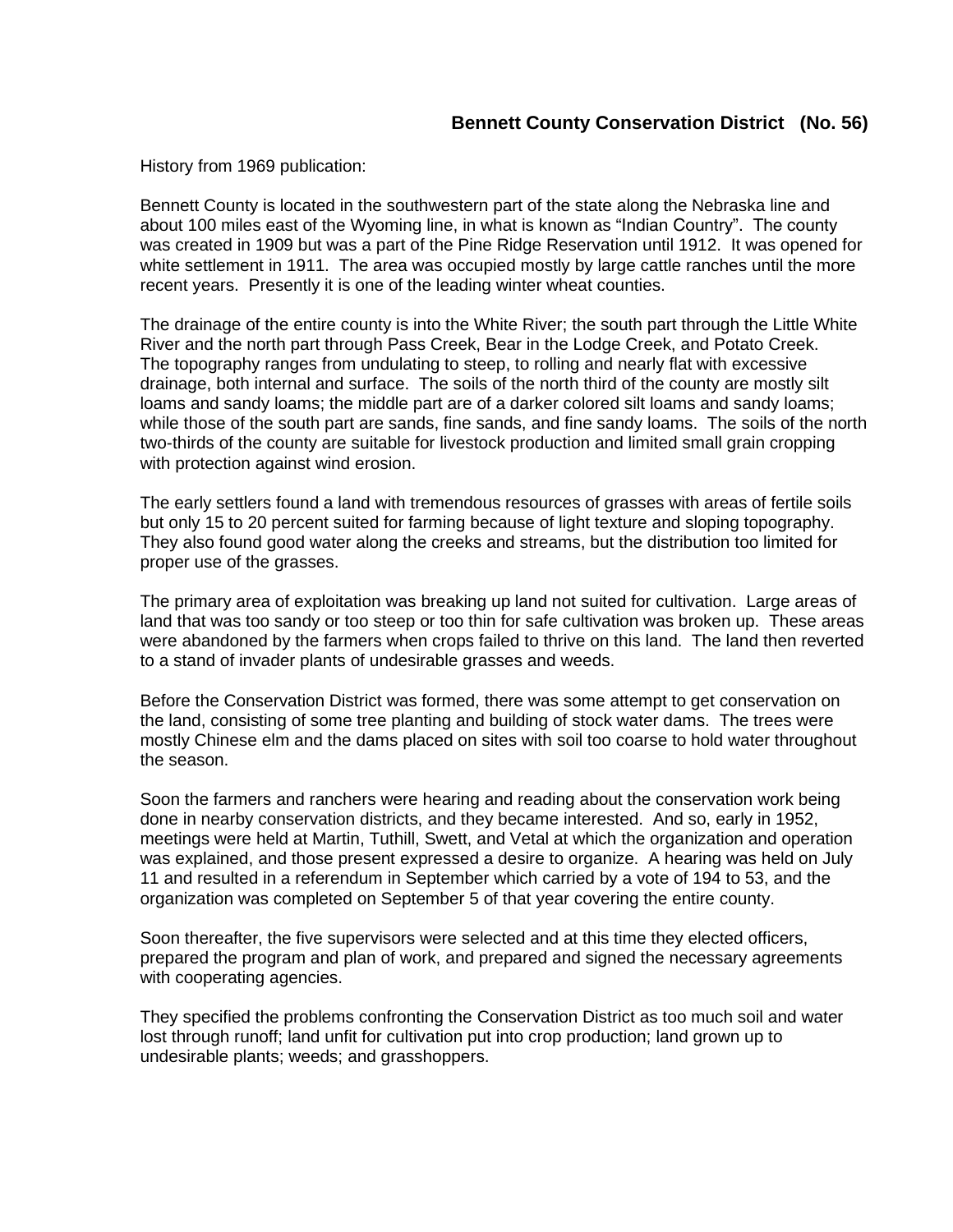They planned to meet these problems through the use of: terraces; contour strip cropping; waterways; stubble mulch farming; proper range use; regrassing pastures; controlling weeds; and, use of grasshopper control methods.

| The following practices had been established by the close of 1957: |         |        |
|--------------------------------------------------------------------|---------|--------|
| Terraces –                                                         | 500     | miles; |
| Contour strip cropping -                                           | 10,000  | acres: |
| Waterways-                                                         | 200     | acres; |
| Stubble mulch farming -                                            | 57,000  | acres; |
| Proper range use -                                                 | 280,000 | acres; |
| Range seeding -                                                    | 1,000   | acres; |
| Pasture re-seeding -                                               | 5,000   | acres. |

The local people who promoted the organization of the original Conservation District were: Harold Dobesh, Vetal; Lawrence Peterson, Martin; Harold Ireland, Martin; C.D. Dirks, Martin; and Kyle Phipps, Tuthill.

The 1969 supervisors were: Tom Jacquot, Martin, chairman; Zack Ward, Martin, vice-chairman; Danny Geersen, Martin, treasurer; Tim Konotopka, Martin, supervisor; Morris Karnes, Martin, supervisor; and Gary Nies, Martin, county agent, secretary.



Grass waterway in stripcropped field owned by Freddie Winter, Martin, S.D.

By the end of 2010 the following practices had been established with assistance from the Conservation District and USDA-Natural Resources Conservation Service (formerly Soil Conservation Service):

| Contour Farming -              | 64,737.0  | acres |
|--------------------------------|-----------|-------|
| Contour Strip Cropping -       | 6,237.0   | acres |
| Wind Strip Cropping -          | 9,881.0   | acres |
| Field Strip cropping -         | 807.0     | acres |
| Stubble Mulching -             | 95,632.0  | acres |
| <b>Rotation Seedings -</b>     | 2,714.0   | acres |
| Waterway Development -         | 364.0     | acres |
| Conservation Crop Rotation -   | 12,371.0  | acres |
| Crop Residue Utilization -     | 211,225.0 | acres |
| Pasture & Hay land Plantings - | 20,747.6  | acres |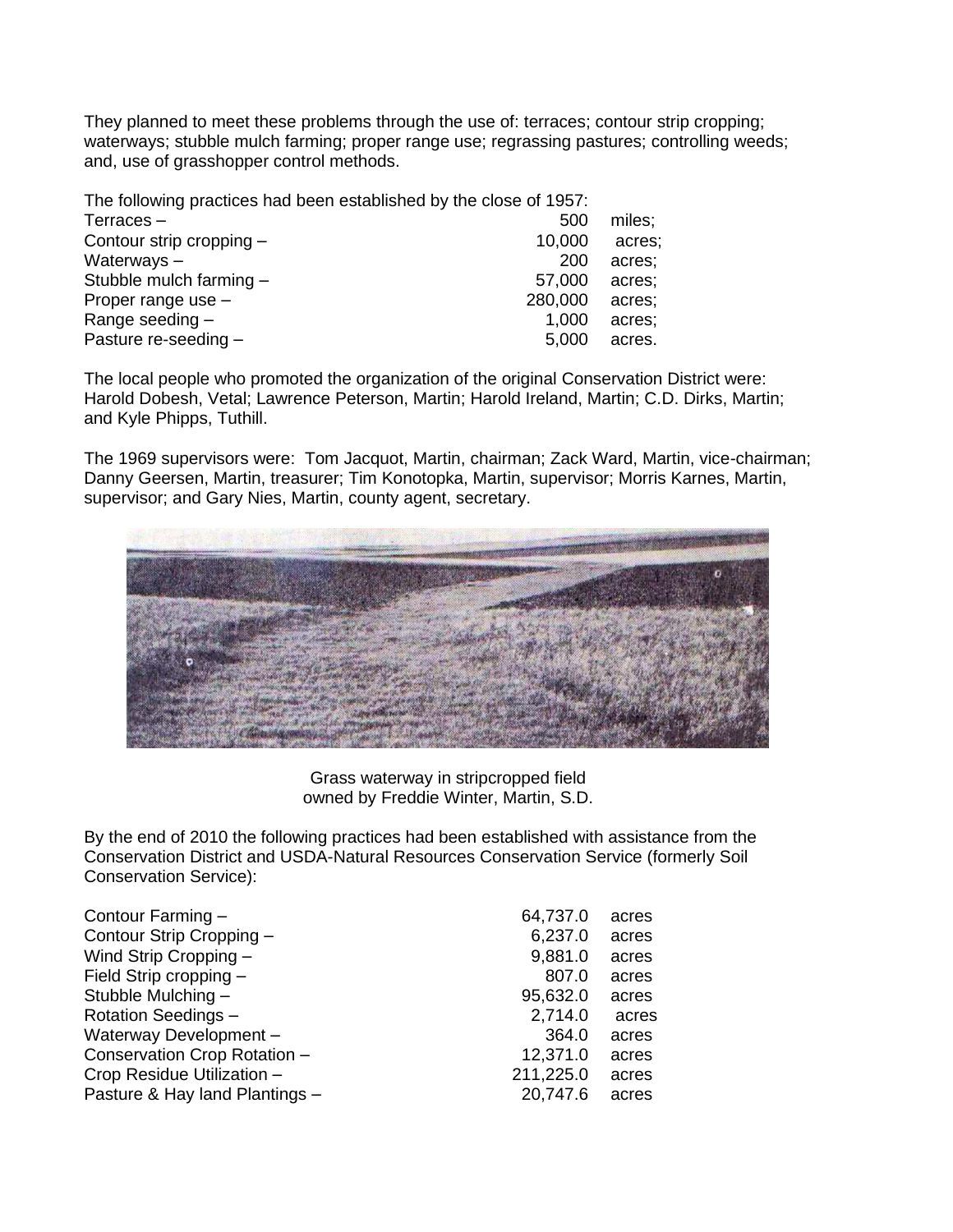| 41,566.0    | acres       |
|-------------|-------------|
| 3,889.5     | acres       |
| 8,202.5     | acres       |
| 41.0        | structures  |
| 2,936,785.0 | linear feet |
| 971.0       | acres       |
| 23,931.0    | linear feet |
| 137         |             |
| 12.0        |             |
| 905,289.0   | acres       |
|             | linear feet |
| 119,643.5   | linear feet |
| 165.0       |             |
| 12.0        |             |
| 23.0        |             |
|             | 231,007.0   |

Updated information provided in 2012:

The Conservation District has nominated several producers over the years for the Wildlife Habitat Award, sponsored by the South Dakota Chapter of the Izaak Walton League of America. Of these, 5 have been chosen as recipients of this award, 1954 – Harold Geersen; 1957 – Oscar Erickson; 2003 – Marty Vanderploeg; 2006 – Dan & Pam Petrik; and 2009 – KO Ranch/Richard Kovarik & Sons (Tom & Stephen).

The aim of the Conservation District has been and continues to be to assist cooperators in planning and applying conservation on their farms and ranches. The goal of the Conservation District is to use each acre of agricultural land within its capabilities and to treat it according to its needs.

Tree plantings have been one of the biggest practices in the Conservation District's program during the years it has been in operation. Over this time, 3,889.5 acres have been planted by the Conservation District personnel, using over 1,696,544 trees and shrubs. In February, 1964, the Conservation District purchased land and, with the assistance of many local individuals and businesses who donated time, labor and materials, the supervisors and volunteers built a tree cellar for the storage of trees. This facility, with some updates, is still used today.

The Conservation District has also been involved in the seeding of cropland back to grassland, including seedings completed under the Conservation Reserve Program. Over the years, several drills were purchased by the Conservation District for use by area producers. In 1999, a John Deere no-till drill was purchased with funding from our Conservation Partners: SD Game, Fish & Parks; Cedar Creek Sportsman's Club; U.S. Fish & Wildlife Service, LaCreek Refuge; Monsanto; the Black Hills Chapter of Pheasants Forever; the National Wild Turkey Federation and Ducks Unlimited for use in the County. This has allowed producers the chance to try no-till without having to purchase their own drill. The drill has been used on over 15,000 acres since its purchase in May 1999. A Truax grass drill was purchased in 2007 to assist with the planting of native grasses. This drill has been used on over 2,034 acres.

Over the years, the Conservation District has felt that a strong information and education program was essential for carrying out its objectives. As part of this, newsletters have been published and sent out to area producers. The Conservation District's newsletter was the